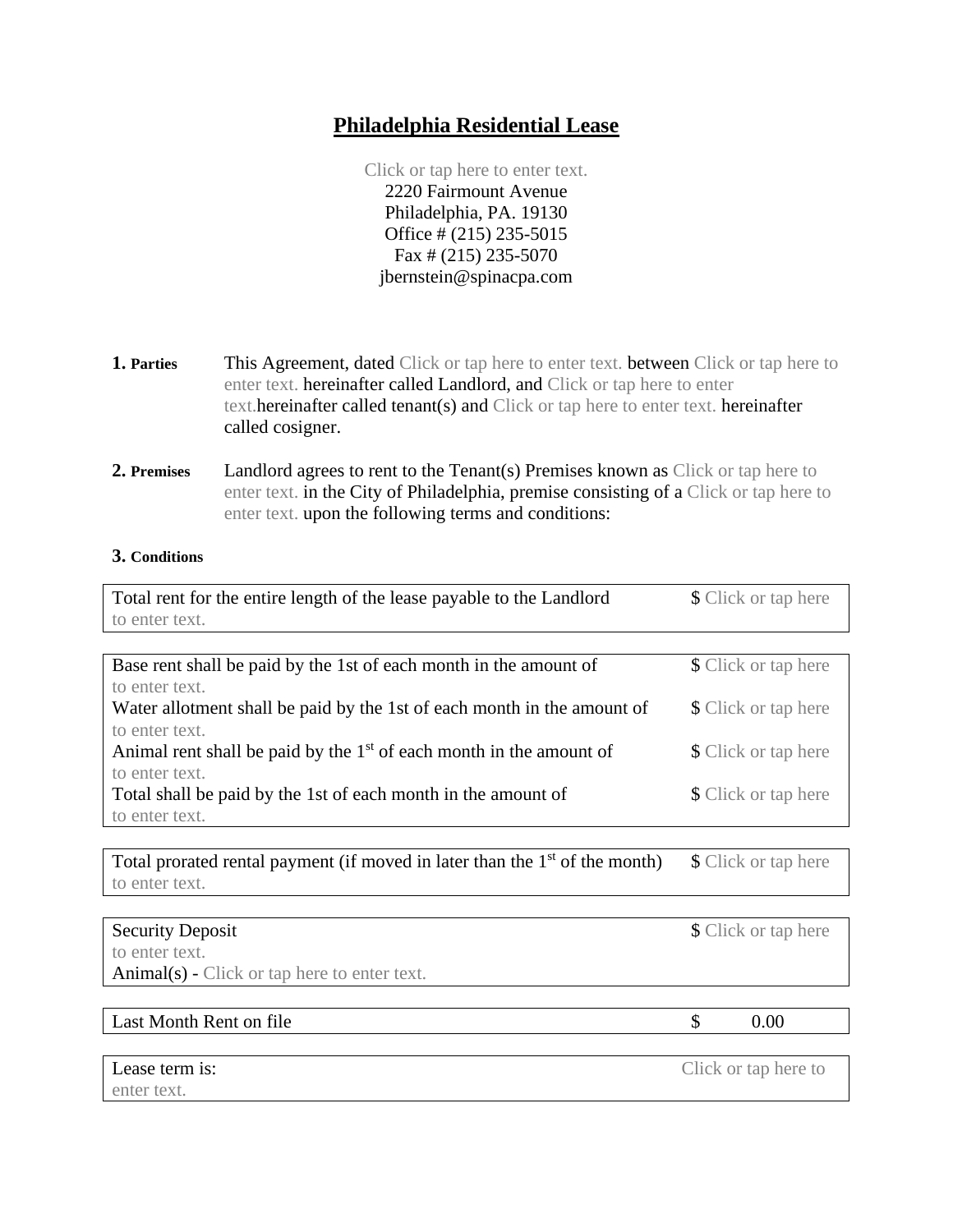Beginning date of this lease: Click or tap here to enter text.

Ending date of this lease: Click or tap here to enter text.

Please be certain to make your check payable to: Click or tap here to enter text.

Sixty (60) days written notice by either party is required to end this lease at the lease ending date. Renewal length of this lease if not ended by either party is one (1) year. However, the rent for each renewal term will automatically increase by 5% in the event Landlord does not give written notice of a rent increase.

Payment of rent, in full, is due in advance on the  $1<sup>st</sup>$  day of each month that it is due. The Landlord is not required to send a notice of rent due before rent is required to be paid. The Tenant cannot subtract monthly rent for any reason, unless agreed to by the property manager beforehand. Payments are to be made promptly (without demand) to Landlord at **2220 Fairmount Avenue, Philadelphia, PA. 19130.**

For any payment that is not paid in full by the first **(1st)** of any month (no matter the post mark date on check), the Tenant will be assessed a late fee equal to 10% of the total monthly rental amount. Late fee will be assessed on the 2nd day of every month.

Tenant has inspected the rental unit prior to signing this lease agreement and prior to occupancy. Tenant is satisfied with the condition of the rental unit and has relied upon the inspection, not upon any statements made, if any, by management. Tenant agrees that the rental unit is being leased **"AS IS".** Prior to occupancy landlord will perform cleaning, general maintenance, and painting as deemed necessary by landlord.

Only (Click or tap here to enter text.) people may occupy.

## **4. Maintenance**

Landlord shall have the responsibility to maintain the Premises in good repair at all times and perform all repairs necessary to satisfy any implied warranty of habitability. The property management is handled by Spina and Company. Maintenance requests can be called into (215) 235-5015 extension 2 or are welcomed to be emailed to [JBernstein@spinacpa.com.](mailto:JBernstein@spinacpa.com) Maintenance issues, per discretion of Landlord, shall only be completed when all rent is paid in full.

# **5. Utilities and Services**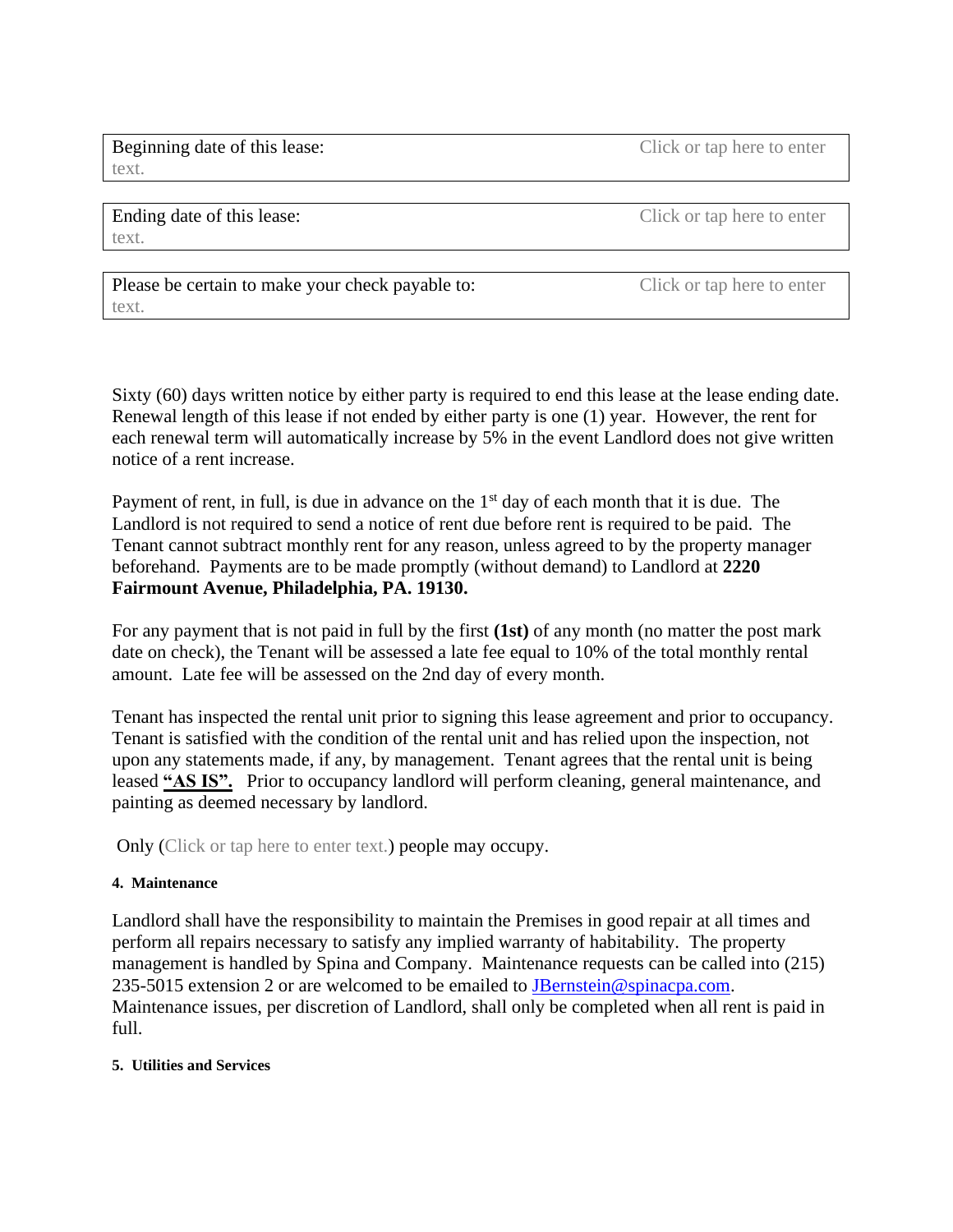Tenant will pay for the following utilities (gas, electric, water, oil if applicable). Tenant agrees to place all utilities in the name of the tenant and agrees to pay all bills when due. Landlord is not responsible for any inconvenience or loss caused by the interruption of any utilities or services. Failure to put the utilities in the tenants own name is ground for eviction.

## **Apartments and multi-unit buildings: Tenant agrees to pay \$25 water allotment each month with the monthly rent payable on the first of the month.**

SINGLE FAMILY HOMES: For all single family homes tenant is responsible for water usage and applicable taxes/surcharges. Tenant is responsible in single family homes to place the water service in their own name within 60 days after lease start date. If water service has not been transferred within 60 days of lease start date tenant will billed \$50 late fee/penalty per month. Water Revenue Bureau – 215-686-6880.

## **6. Notice**

Whenever landlord must send written notice to the Tenant, landlord will send notice by regular mail to the leased property or email using email addresses give to our office by tenant. Whenever Tenant must send written notice to the Landlord, Tenant will send notice by certified mail, return receipt requested to the same address as the rent payment OR email with delivery AND read receipt confirmation. The only acceptable proof of any notice, from Tenant to Landlord, will be a return-receipt card signed by the Landlord or if email correspondence a "delivery confirmation" **AND** a "read receipt confirmation" via email.

## **7. Inability to Give Possession.**

If, for any reason not caused by the Tenant, the Landlord is unable to give the Tenant possession of the property on the beginning date of the lease, the Tenant can choose to:

A) Delay the beginning of the lease for up to one month until the Landlord can give possession. The Tenant will not owe rent until the Landlord gives possession.

The Landlord will not have to pay any damages to the tenant for not giving possession on the beginning date of this lease.

## **8. Lease Renewal**

This lease will automatically renew for a term of **1 year** at the ending date unless Tenant or Landlord gives a **sixty (60)** day written notice.

If Tenant must break this lease agreement before the term is up, they must give a sixty (60) days written notice, have their account paid in full through the duration of the sixty (60) days, and pay a penalty equal to three (3) month's rent.

### **9. Destruction of Premises**

Landlord will not reduce the rent if there is a fire or other damage. Landlord will decide whether the Leased Unit cannot be lived in due to damage. If the Leased Unit becomes uninhabitable for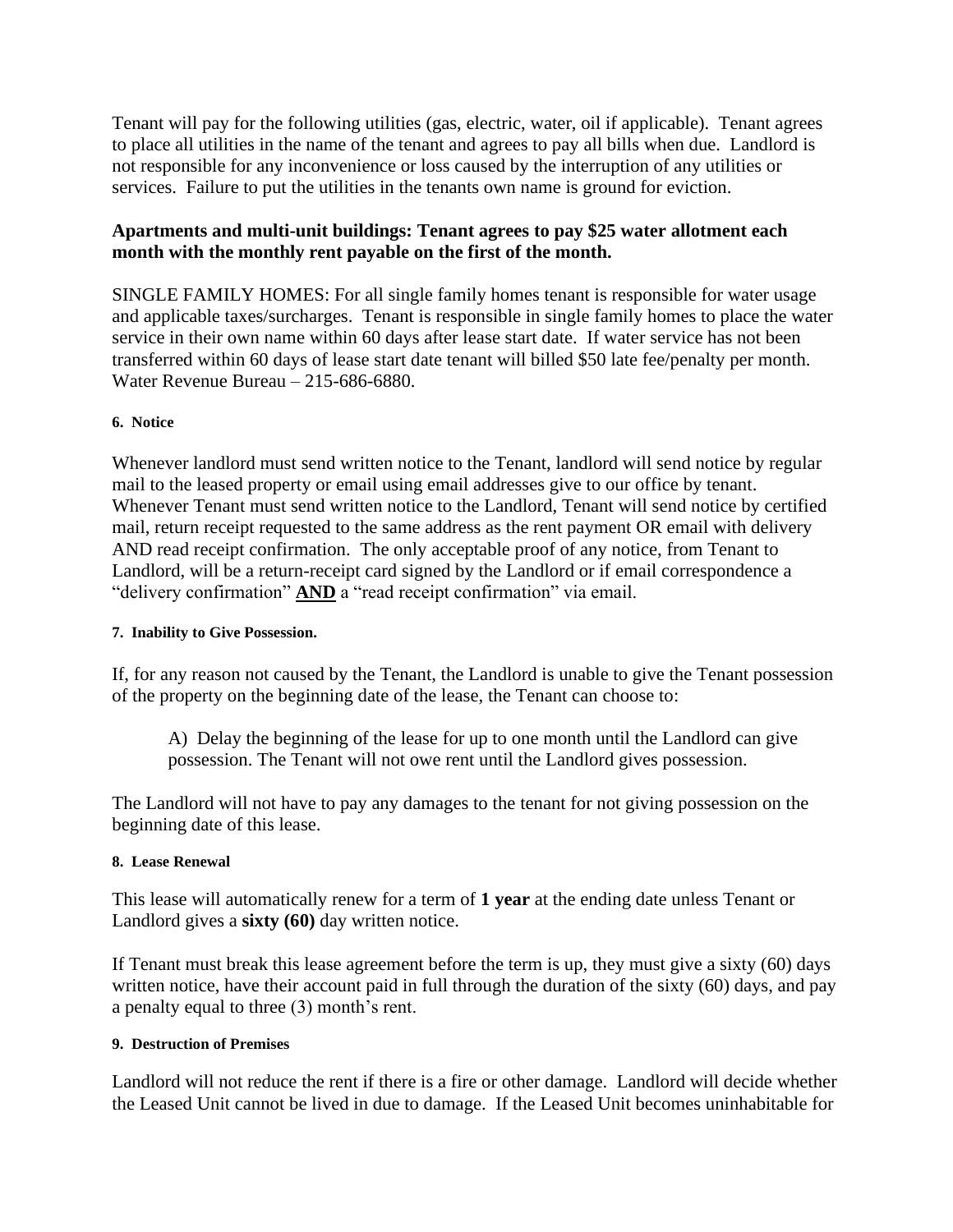any reason, the Lease will end when Tenant pays all rent due to the date that the Leased Unit is vacated.

Landlord is not responsible for any loss, damage or inconvenience to Tenant caused by fire or other causes. Tenant is required to have rental insurance.

## **10. Tenant's Personal Property & Renter's Insurance**

The Landlord is not responsible for any damage, theft or loss of any sort to the Tenant's personal property. For that reason, the Tenant is required to **obtain rental insurance** to protect his or her personal property. Any personal property left in the lease unit after Tenant has vacated or has been evicted is considered abandoned. Once abandoned this property is considered property of the Landlord and may be disposed of in any manner without notice to the Tenant. Tenant must pay Landlords cost of disposal for the Tenants abandoned property.

## **11. Landlord's Entry onto Property**

A. The Tenant will permit the Landlord, agents of the Landlord, leasing agents, and others accompanying the Landlord or with those with the Landlord's permission to enter the property at reasonable times.

Access will be provided to: Inspect the property, make repairs, alterations, or improvements, supply services, show the property to prospective buyers, mortgage lenders, contractors or insurers. A maintenance request inherently authorizes the Landlord or their agents to enter the unit within the reasonable time frame.

## **12. Rules & Regulations**

A. Lessee shall not, at any time, alter or change the locks to the premises without the expressed written consent of the lessor.

B. No animals are allowed unless Lessor's approval is first obtained. Permission to have an animal reside in the property can be obtained (at certain times or locations). Cats are \$25 per month additional rent. Dogs are \$50 per month additional rent. Failure to register an animal may be grounds for eviction.

C. All parties listed as Tenant or Co-signer under this lease will be held jointly and severally responsible for all costs associated with this lease.

D. Default. If Landlord files for legal action against Tenant for any reason, or for any breach of lease, such as non-payment of rent, disturbances, criminal activity, etc., Tenant will be responsible for all legal expenses that the Landlord has to pay such as attorney's fee and court costs. Additionally, Tenant will be responsible for any costs associated with the collection of any monies due Landlord.

E. Noise pollution is strictly prohibited.

F. No ironing whatsoever directly on carpeting.

G. Keys must be returned to the Landlords office on the day that the lease ends. Failure to do so will result in a \$250 charge.

H. Never leave candles burning unattended.

I. Tenant must remove all personal belongings and be moved out on the final day of lease no later than 10am.

J. NO SMOKING. Smoking in unit will result in forfeiture of security deposit.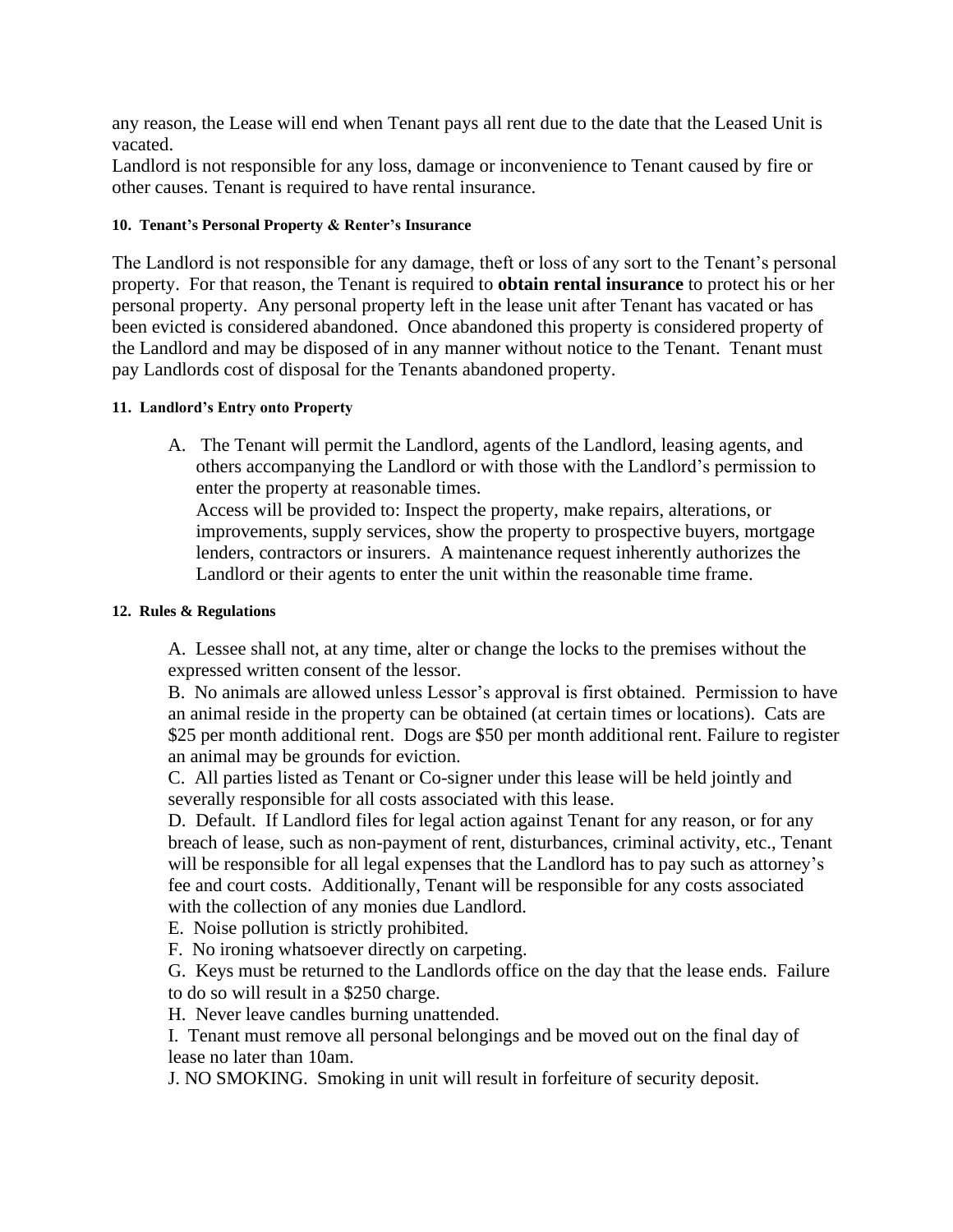K. Subletting, renting, subleasing, AIRBNB is strictly prohibited unless agreed to in writing by landlord.

L. Tenant is to be out of the property no later than 10am on the final day of the lease, if tenant is not fully vacated by 10am on the last day of the lease tenant will incur a \$750 violation charge.

M. Tenants are NOT to place or use lockboxes on the property.

## **13. Tenant Promises**

A. Pay rent when it is due

B. Obey all laws and Landlord rules that apply to Tenants

C. Be responsible for and supervise all guests, family, friends, or others in the property or building who are there with the permission of the Tenant.

D. All information on the Tenant Rental Application is true and accurate.

E. Keep the property clean and safe.

F. Use all electrical, plumbing, sanitary, heating, ventilating, air conditioning and other facilities and appliances in a safe and reasonable manner.

G. Promptly remove all trash, garbage and debris from the property on trash day or the night before, as required by the Landlord and local law.

F. Not deliberately or negligently destroy, deface, damage, or remove any part of the property or grounds, or knowingly permit the Tenant's guests, family or others to do so. H. Not unreasonably disturb the peace and quiet of the Landlord, other Tenants or neighbors.

I. Promptly notify the Landlord in writing of conditions that need repair.

J. Make no major change to the property, such as painting, rebuilding, removing or repairing without the landlords, prior written consent. If the Tenant decides to undertake any repairs on their own, the Tenant cannot deduct the cost of the repairs from the monthly rent, unless previously discussed and approved of by the Landlord or their agents. At Landlord's discretion, the Tenant may seek reimbursement from the Landlord for reasonable expenses to make the repair, but not for the Tenant's own labor. To be reimbursed, the Tenant must submit all estimates, bills and receipts to prove the cost of repairs. Alterations become the property of the Landlord, unless the Landlord gives written permission to remove them.

K. Keep nothing in the property that is highly flammable, dangerous or substantially increases the danger of fire or injury.

L. Allow the Landlord to put up "sale" "rent" or "information" signs.

M. Not move out of the property before the lease ends.

N. Tenant may not block or use the sidewalks, entrances, passages, courts, vestibules, corridors, public hallways, stairways, and elevators of the building for any purpose other than to enter or leave the building.

O. Tenant must keep the leased premises in a good physical state or preservation and cleanliness (good physical condition.)

P. If the Tenant should give notice to vacate after the sixty (60) day notice deadline expires, but before the expiration date of this lease or of any renewal, they will be held responsible for the lease for the balance of the new term.

Q. Tenant are responsible for snow removal and salting in all single family `homes.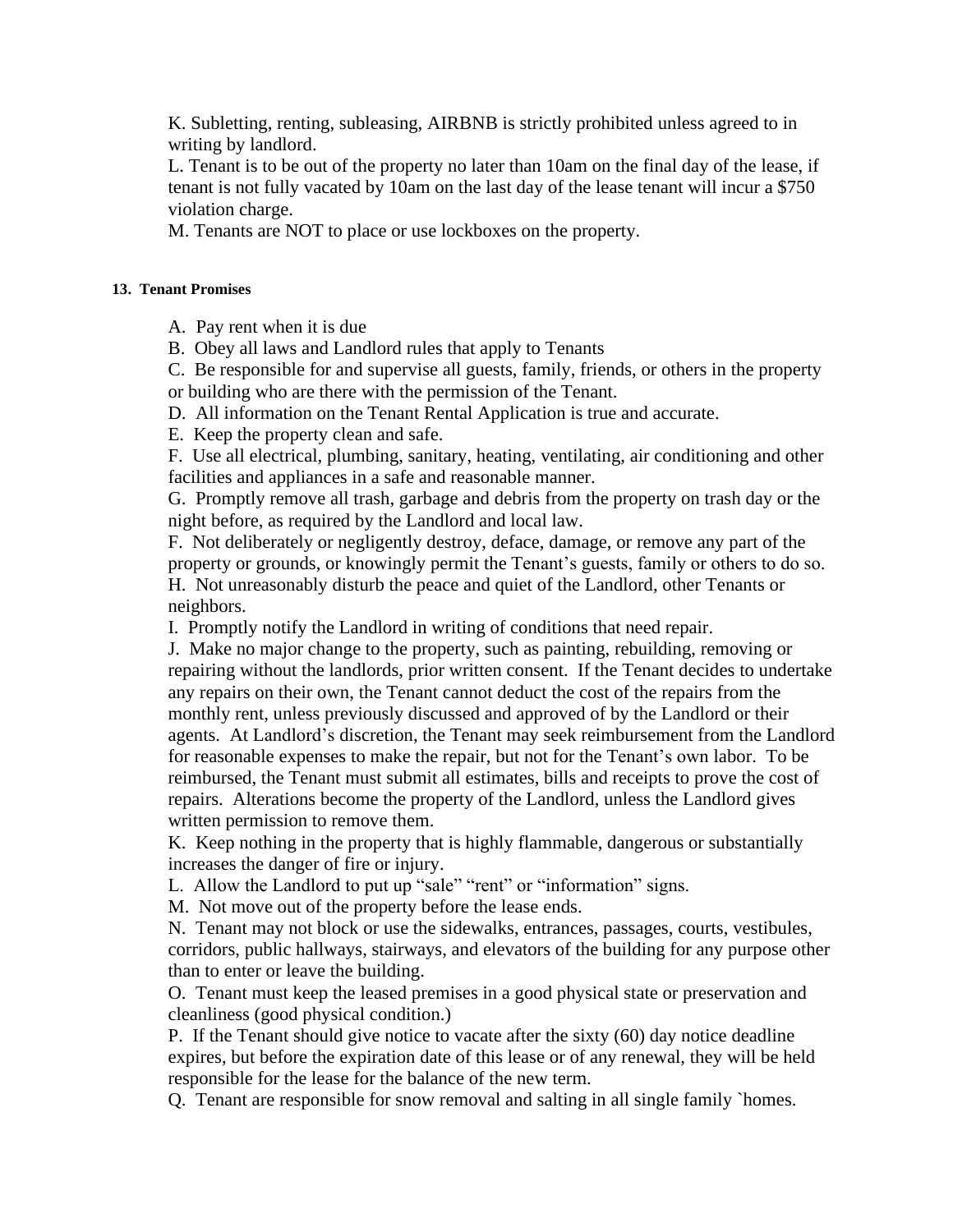R. Tenants in all units must check all fire alarms once monthly. Tenants are responsible for replacing batteries in smoke detectors. Non-functioning detectors must be reported to the property manager immediately.

S. Tenant will inform landlord if leaving unit vacant (unoccupied) for any time longer than 7 days. IN cases of extended absences tenants must take all precautions to protect the premises, including, but not limited to: keeping heat set at minimum during winter months, unplugging multi chord outlets.

T. Tenant can not rent apartment using but not limited to services/websites such as Airbnb, VRBO.

U. NOT to Place a lockbox on the exterior of property.

V. To keep garbage disposal in working order. Any garbage disposal repair completed by the owner and deemed to be caused by the tenant will incur a charge of \$175.

W. Change all light bulbs within unit after taking possession.

X. To not change locks without landlord permission.

## **14. Landlord Remedies**

- A. If the rent payment is more than five (5) days late, the Landlord can immediately end this lease.
- B. The Landlord can file a lawsuit in court to evict the Tenant for failure to pay rent or other charges required by this lease, the Landlord must give the tenant 10 days written notice to leave the property. This lease ends on the eleventh (11) day after the Landlord gives notice, if the Tenant does not pay.
- C. The Landlord can file a lawsuit to evict the Tenant for failure to comply with any provision of the lease other than for nonpayment of rent or charges; the Landlord must give the Tenant written notice. The notice must describe the Tenant's objectionable conduct and give the Tenant five (5) days to correct the problem.

1. If the Tenant does not correct the problem or if the problem happens again during the lease term, the Landlord can end the lease by giving the Tenant a ten (10) day written notice

2. The lease ends on the eleventh  $(11<sup>th</sup>)$  day after the second notice.

D. These are not the only remedies the Landlord has if the Tenant violates its obligations in the lease. Besides ending this lease and evicting the tenant, the Landlord can sue the Tenant for unpaid rent, for all rents due for the balance of the term of this lease, other damages (including attorneys' fees, collections costs and other costs, losses or injuries). E. The Tenant gives up or waives its right to a trial by jury in any lawsuit filed by landlord or Tenant against the other for any reason related to this lease.

F. The Landlord has the right to require the Tenant to abide by all conditions and promises in this lease. The Landlord does not lose this right merely because it did not exercise or enforce its rights when a Tenant fails to abide by its obligations, including accepting late rent payments from the tenant.

G. In the event the premises are contracted for sale by the Owner during the lease term, Landlord shall notify Resident in writing of the pending sale and Resident agrees that his tenancy shall terminate (30) days after Resident has been so notified

H. Landlord allots a maximum of 3 exterminations per year.

I. If tenant is evicted all remaining rent is due at the time of eviction.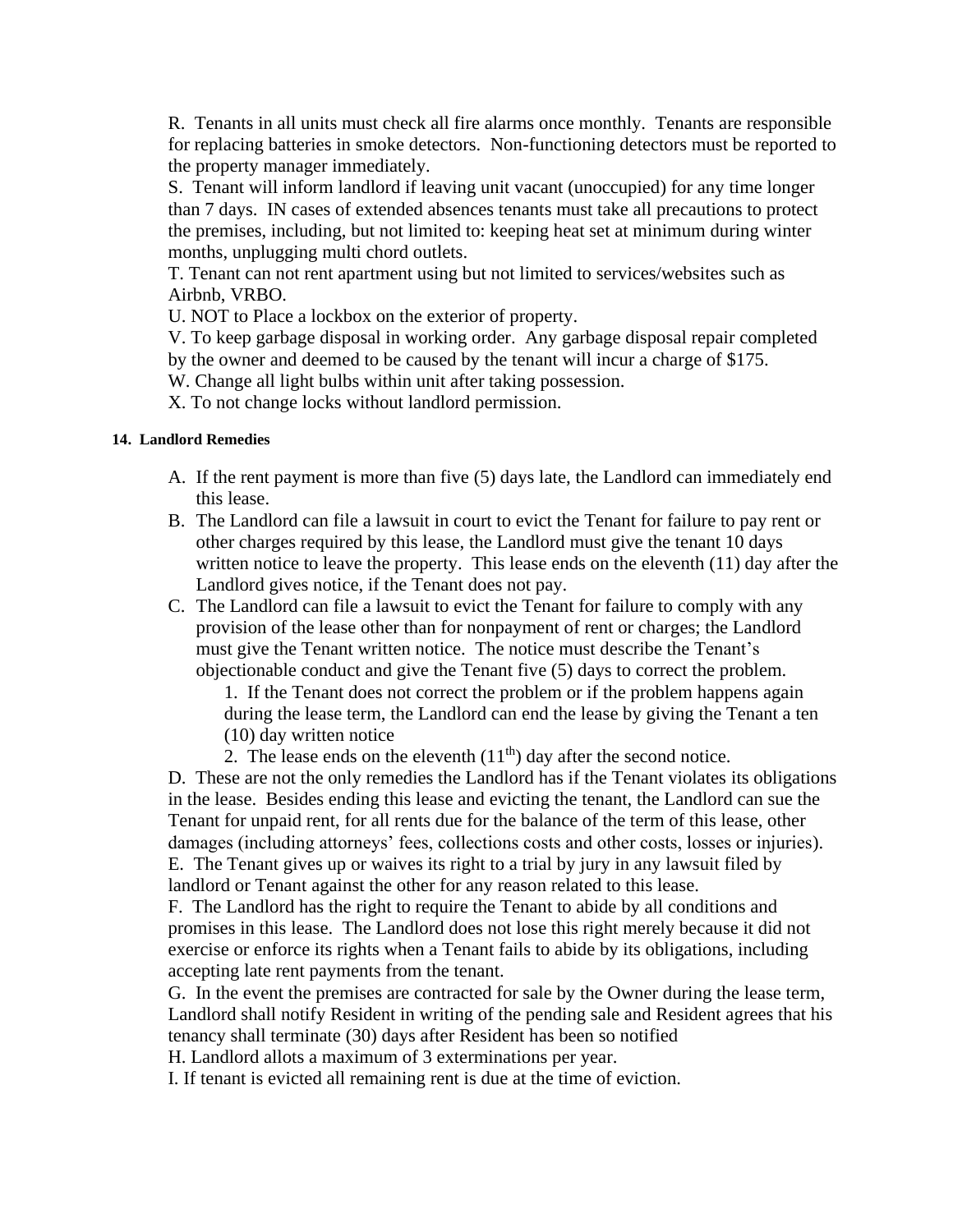#### **15. Security Deposits**

A. The Tenant cannot use the security deposit to pay rent without the prior written approval of the Landlord.

B. The Landlord can apply the security deposit to unpaid rent, late fees, for expenses, losses or damages, including attorney's fee and other costs associated with the proceedings, caused by the Tenant's failure to abide by its obligations under this lease and for damage to the property caused by the Tenant beyond normal wear and tear. The Landlord can deduct these charges, if any, from the security deposit and will return the balance to the tenant within 30 days. The Tenant must give the Landlord written notice of whom the security deposit should be made payable to and of the tenant's new address within 30 days, if written notice is not received within 30 days of the lease expiration tenant forfeits security deposit.

C. Tenant must return property to landlord, at the end of the lease, in the same condition the property was initially received. This includes freshly painted, cleaned, and free of debris with all appliances in clean and working condition. If this has not been completed to the satisfaction of the landlord upon the move out inspection, the landlord reserves the right to use the security deposit on file to complete the tasks. If the security deposit does not cover the full expense required to complete the tasks the tenant will be billed the additional amount by invoice.

D. Failure of the tenant to provide the landlord with a forwarding address in writing, email form only, to the management office, upon termination of the lease or upon surrender and acceptance of the leasehold premises will result in a forfeiture of security deposit and relieve landlord from any and all liability.

E. Tenant MUST provide landlord proof all utilities are paid in full at the expiration of the lease. If proof is not provided tenant forfeits security deposit.

#### **16. Taking of Private Property - Condemnation**

The taking of private property for a public purpose is called condemnation. The taking happens either by court order or by transferring ownership to the condemnation agency. If all or part of the property is taken by this process, the lease will automatically end as to the part of the property condemned. The rent will be reduced proportionately for the part condemned. IF the part condemned makes the property unfit for Tenant purposes, the Landlord or the Tenant can end this lease after giving 30 days written notice. The Tenant has no right to money paid by the taking agency to the Landlord; however, the Tenant is entitled to receive relocations benefits, if any, offered by the taking agency.

#### **17. Tenant Transfer**

The Tenant cannot lease the property to any other person or let any other person take over the Tenant's rights and duties under this lease, unless the Landlord first gives written approval. Upon Landlord approval there will be a sub-leasing/administrative fee of \$500.00.

#### **18. All tenants Liable**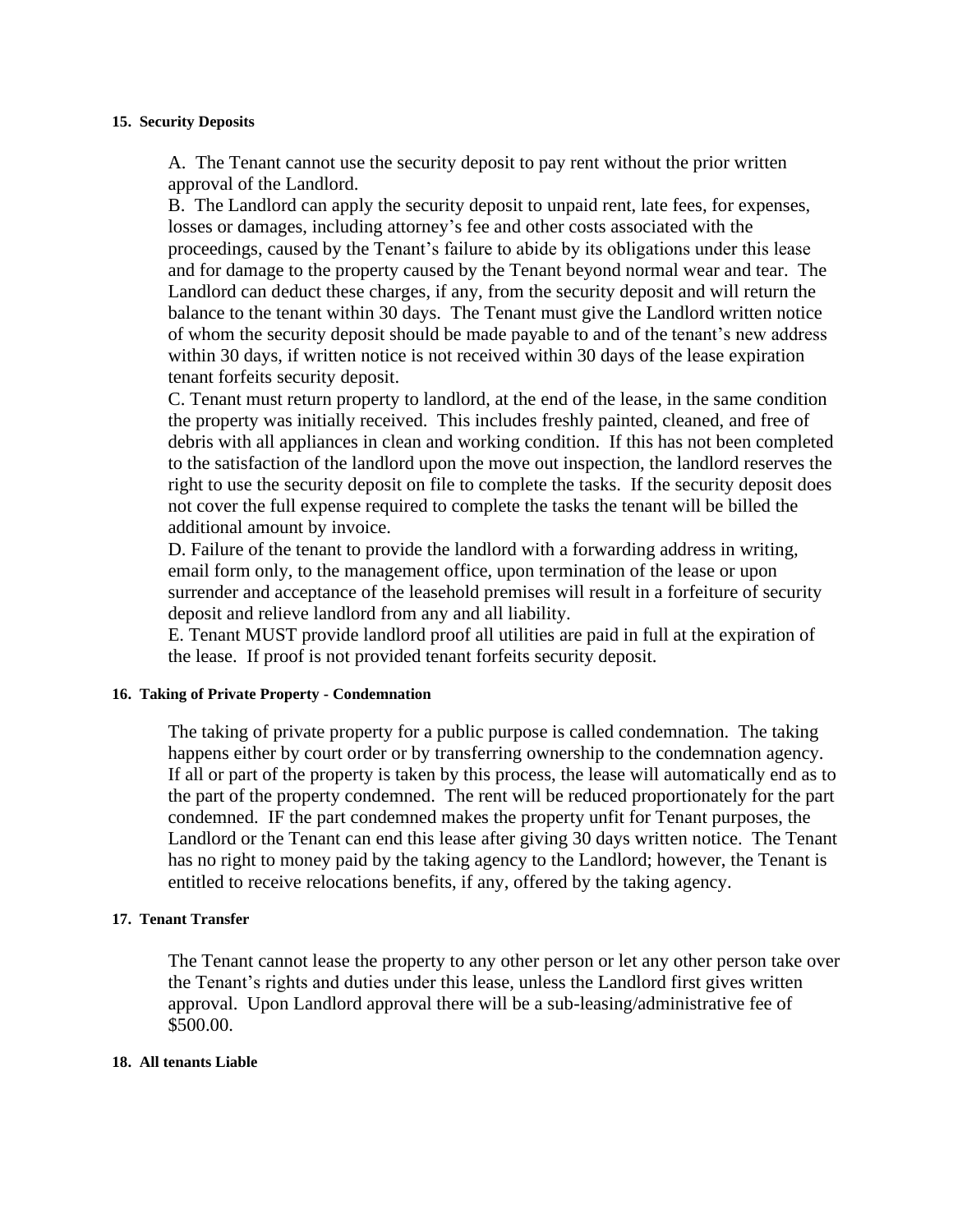All signers of this lease are fully responsible to pay rent and abide by all obligations of this lease. If there is more than one Tenant signing this lease, each Tenant is fully responsible for the entire amount of the rent, regardless of whether or not that person still lives in the property.

#### **19. Priority of lease**

If the property is sold, the purchaser can end this lease. In a foreclosure sale, all mortgages that now or in the future affect the property have priority over this lease. The Tenant agrees to sign all papers needed by the mortgage holder to give priority over this lease. The Tenant gives up or waives a right to have the lease continue after some foreclosure sales.

## **20. INDEMNIFICATION**

Landlord/Landlords agents shall not be liable for any damage or injury of or to the Tenant, Tenant's family, guests, invitees, agents or employees or to any person entering the Premises or the building of which the Premises are a part or to goods or equipment, or in the structure or equipment of the structure of which the Premises are a part, and Tenant hereby agrees to indemnify, defend and hold Landlord harmless from any and all claims or assertions of every kind and nature.

## **21**. **BED BUGS**.

This building is bed bug free as of move-in date. If tenant carries bed bugs into premises, requiring treatment, owner will conduct treatment. Tenant is obligated to aid in bed bug treatment, including but not limited to, furniture removal, clothes cleaning/storage, and any means deemed necessary by an extermination company of owner's choice. Any treatment costs incurred relating bed bugs will be billed to tenant and/or deducted from security deposit, as necessary.

### **22. Entire Agreement**

This lease contains the entire agreement between the Landlord and the Tenant. This lease creates rights and duties on the Landlord and Tenant.

### **23. Package / Mail Delivery**

Landlord is not responsible for mail / package delivery and cannot be held accountable for any loss of mail or packages at property.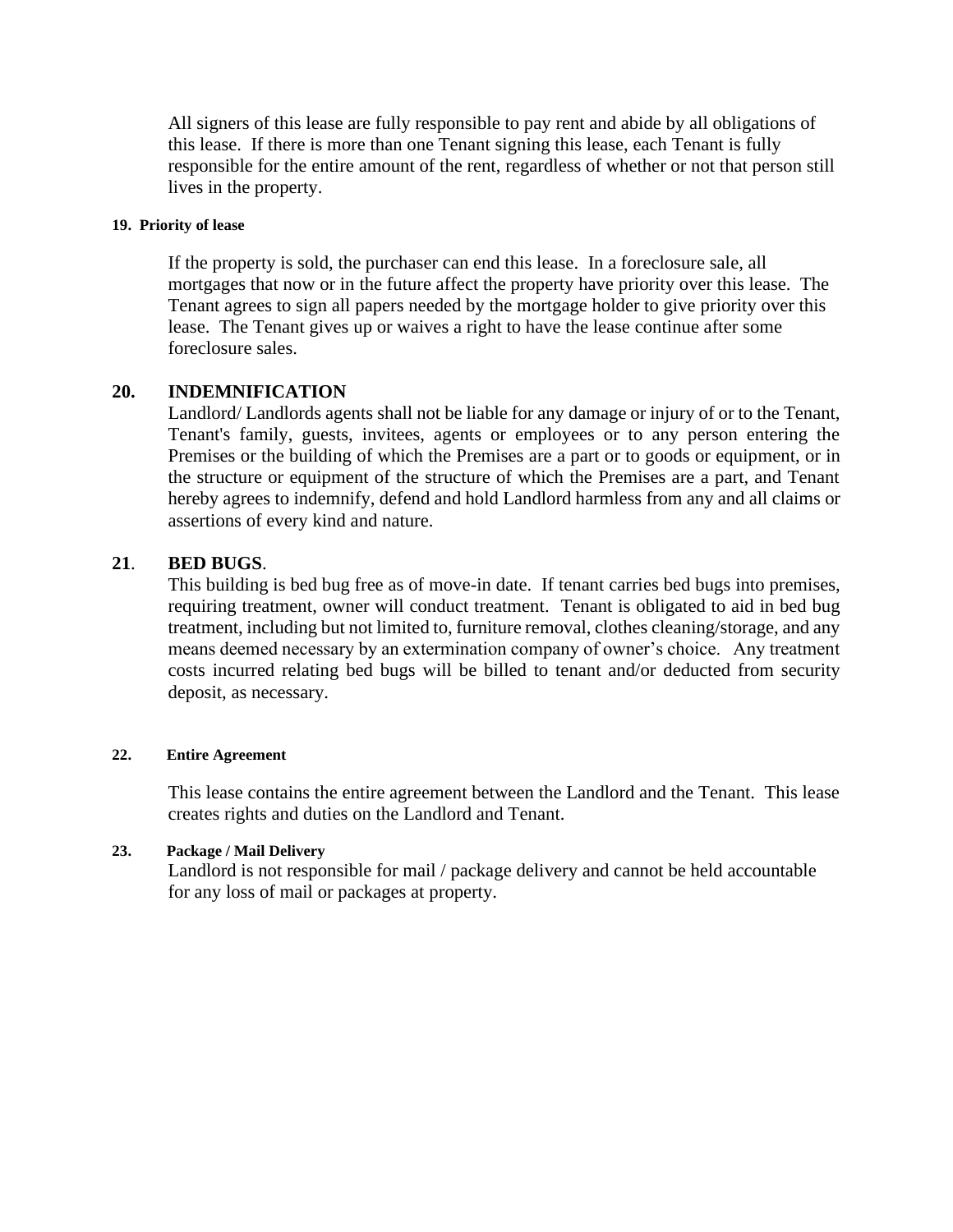Signature Page

| Tenant:                            | Date |
|------------------------------------|------|
|                                    |      |
| Tenant                             | Date |
|                                    |      |
| Tenant                             | Date |
|                                    |      |
| Cosigner                           | Date |
|                                    |      |
| Landlord or Agent of the Landlord: | Date |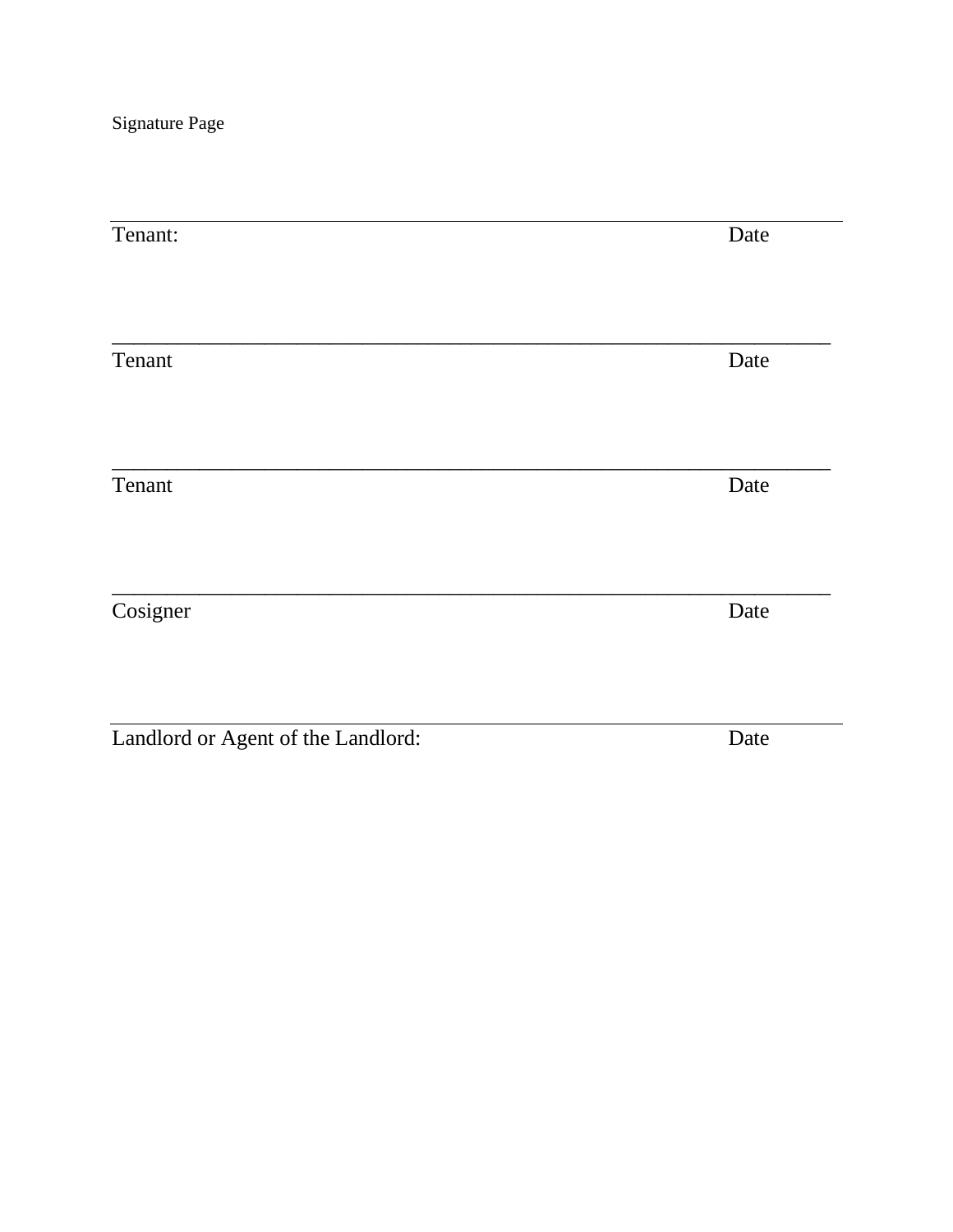## RESIDENTIAL LEASE DISCLOSURE OF INFORMATION ON LEAD-BASED PAINT OR LEAD-BASED HAZARDS

# **Lead Warning Statement**

Housing built before 1978 may contain lead-based hazards. Lead from paint, paint chips, and dust can pose health hazards if not managed properly. Lead exposure is especially harmful to young children and pregnant women. Before renting pre-1978 housing, landlords must disclose the presence of known lead-based paint and/or lead-based paint hazards in the dwelling. Tenants must also receive a federally approved pamphlet on poisoning prevention.

Every lessee of any interest in residential property is notified that any residential dwelling, regardless of construction date, may have a lead water service line or lead plumbing components. Regardless of the construction date, the Lessor of any interest in residential real property is required to disclose to the lessee the known existence of a lead water service line. You are advised to read the pamphlet containing information or lead water service lines and lead plumbing components provided at the time of entering into the lease.

# **Landlord's Disclosure**

(a) Presence of lead-based paint and/or lead-based hazards (Check (i) or (ii) below):

- (i) \_\_\_\_ Known lead-based paint and/or lead-based paint hazards are present in the housing (explain):
- (ii) \_\_X\_\_ Landlord has no knowledge of lead-based paint and/or lead-based paint hazards in the housing

(b) Records and reports available to the landlord (Check (i) or (ii) below):

- (i) \_\_\_\_ Landlord has provided the Tenant with all available records and reports pertaining to lead-based paint and/or lead-based paint hazards in the housing (list documents):
- (ii)  $X_{\text{A}}$  Landlord has no reports or records pertaining to lead-based paint and/or lead-based paint hazards in the housing.

Tenant's Acknowledgment (initial)

- (c) \_\_\_\_ Tenant has received copies of all information listed above.
- (d) \_\_\_\_ Tenant has received the pamphlet *Protect Your Family From Lead In Your Home*.

# *Certification of Accuracy*

The following parties have reviewed the information above and certify, to the best of their knowledge, that the information they have provided is true and accurate.

| Owner/Agent of the Owner: | - Date |  |
|---------------------------|--------|--|
|                           |        |  |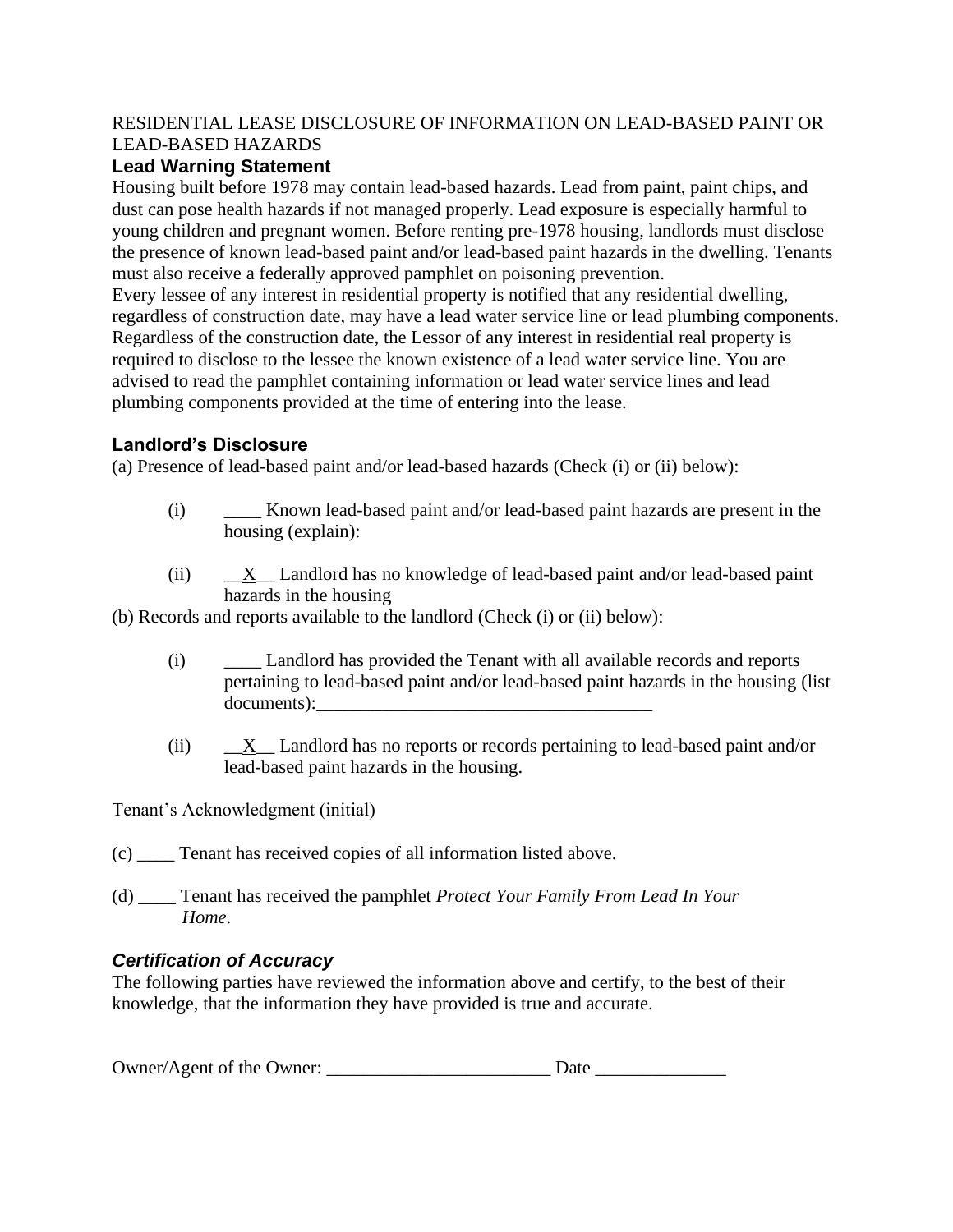## UTILITY ADDENDUM

Spina & Company, LLC 2220 Fairmount Ave Philadelphia, PA 19130 215-235-5015 –ph. 215-235-5070- fax

I agree to place all utilities in my name as of the lease start date. I understand that if all required utilities are not switched into my name as of the lease start date that I am in direct violation of this lease agreement and will be subject to a late fee in addition to the standard rates charged by the utility companies for usage.

PGW – 215-684-6730 PECO – 1-800-494-4000

If applicable: Water Revenue Bureau – 215-686-6880 Action Natural Heating Oil - (215) 365-5300

\_\_\_\_\_\_\_\_\_\_\_\_\_\_\_\_\_\_\_\_\_\_\_\_\_\_\_\_\_\_\_\_\_\_\_\_\_\_\_ Signature Date

\_\_\_\_\_\_\_\_\_\_\_\_\_\_\_\_\_\_\_\_\_\_\_\_\_\_\_\_\_\_\_\_\_\_\_\_\_\_\_ Signature Date

Signature Date

\_\_\_\_\_\_\_\_\_\_\_\_\_\_\_\_\_\_\_\_\_\_\_\_\_\_\_\_\_\_\_\_\_\_\_\_\_\_\_\_

\_\_\_\_\_\_\_\_\_\_\_\_\_\_\_\_\_\_\_\_\_\_\_\_\_\_\_\_\_\_\_\_\_\_\_\_\_\_\_\_ Signature Date